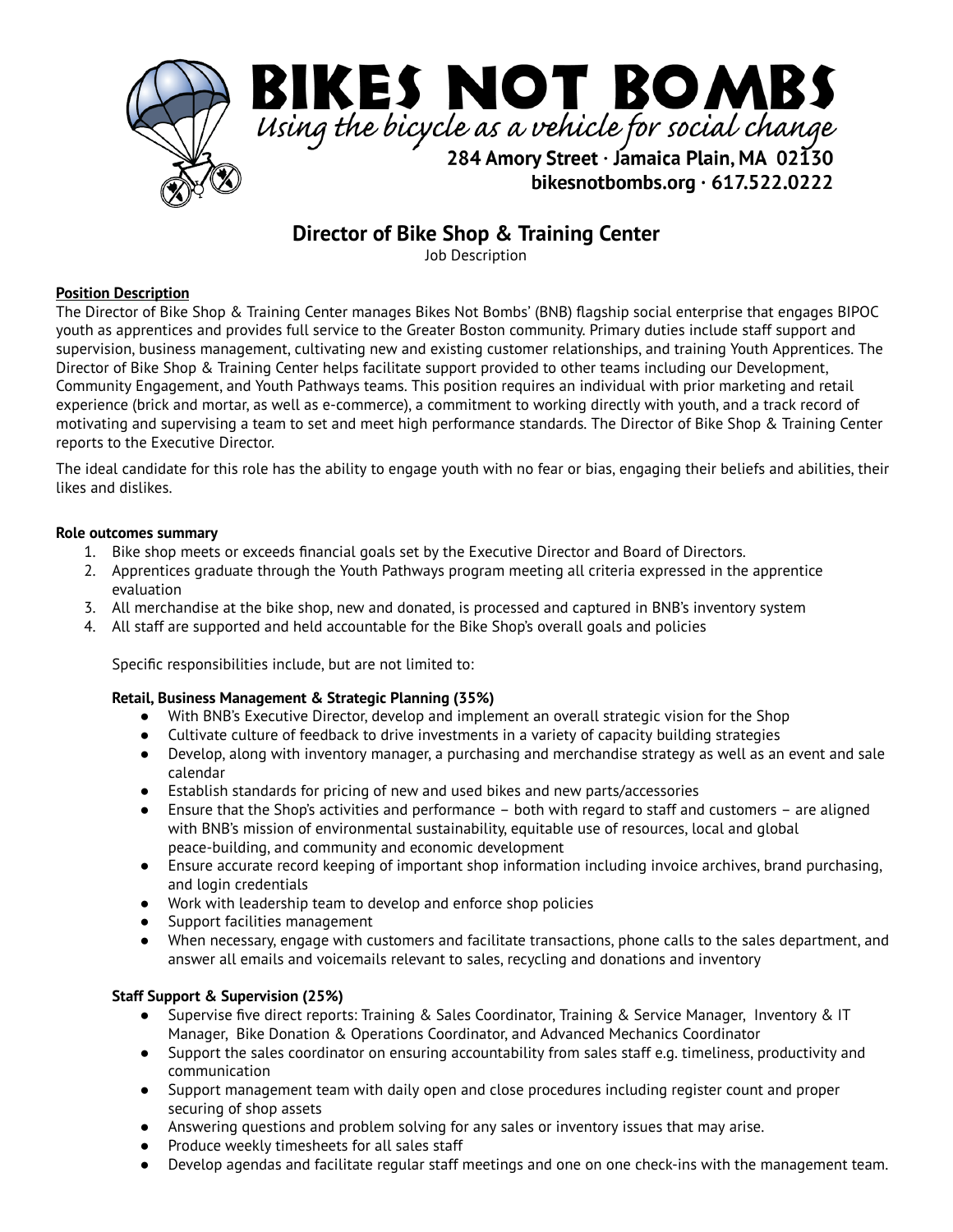

## **Youth Development & Training (20%)**

- Support Youth Apprentices in developing and refining vocational and professional skills while on the job
- **●** Coordinate onboarding and training of new sales staff
- Facilitate routine apprentice evaluations in accordance with the Youth Pathways evaluation schedule
- Work with Advanced Mechanics Coordinator to develop the curriculum and overall strategy for the training program

#### **Financial Management (10%)**

- Work with shop management to prepare for and execute yearly inventory audit
- Track progress on monthly revenue goals and progress to be shared weekly with management team and Executive Director
- Produce expense reports for all shop purchasing
- Prepare annual budget to be presented to the Executive Director and Board of Directors

#### **Background & Qualifications**

The ideal candidate for this role will have experience in managing a bike shop and staff; have experience working with youth; possess excellent oral and written communication skills that are effective with a diverse range of audiences. Additionally, below is a list of qualities in an ideal candidate:

- Experience in youth development; working with teens is a requirement
- Must have multiple years of experience in the bike industry; should be a skilled mechanic and/or graduate of Bike School program at BNB or elsewhere
- Must have administrative and organizational skills and be detail-oriented
- Dedication to the mission of BNB
- Personable and able to work with people from a number of different backgrounds
- Demonstrated ability to support and engage volunteers
- Ability to work with staff, board, and volunteers with a sense of humor and flexibility
- Ability to work individually and as part of a team in a fast-paced work environment
- Self-motivated, resourceful, highly-organized and creative
- Ability to set priorities, manage schedules, meet deadlines, and track the progress of multiple projects simultaneously while maintaining a high-quality of work and strong attention to detail
- Commitment to excellence a must
- Ability to delegate responsibility and not get tied up in specific tasks

#### **Racial Equity**

Constituent leadership is central to the mission of BNB and is highlighted in BNB's current Strategic Plan. As such, BNB is seeking to more fully represent our community and constituencies, **particularly Black and other marginalized people in Boston and of communities in the Global South**, so as to amplify that voice and provide an opportunity for our constituency to participate in the overall direction and leadership of the organization. As such, we actively encourage candidates from broadly diverse ethnic and cultural backgrounds. Bikes Not Bombs is an Equal Employment Opportunity employer.

#### **Application Process**

Please provide a resume and cover letter that includes where you learned of the position and a description of how your qualifications match BNB's needs. Applications should be emailed to [jobs@bikesnotbombs.org](mailto:jobs@bikesnotbombs.org) and will be reviewed on a rolling basis. Please include "Director of Bike Shop & Training Center'' and your full name in the subject line. The compensation package for this position includes an annual salary of \$60,000-\$70,000. Additional benefits include: health insurance, paid time off, flexible work schedule, and discount at our bike shop. This position is open until filled. Expected start date is June 1 or ASAP.